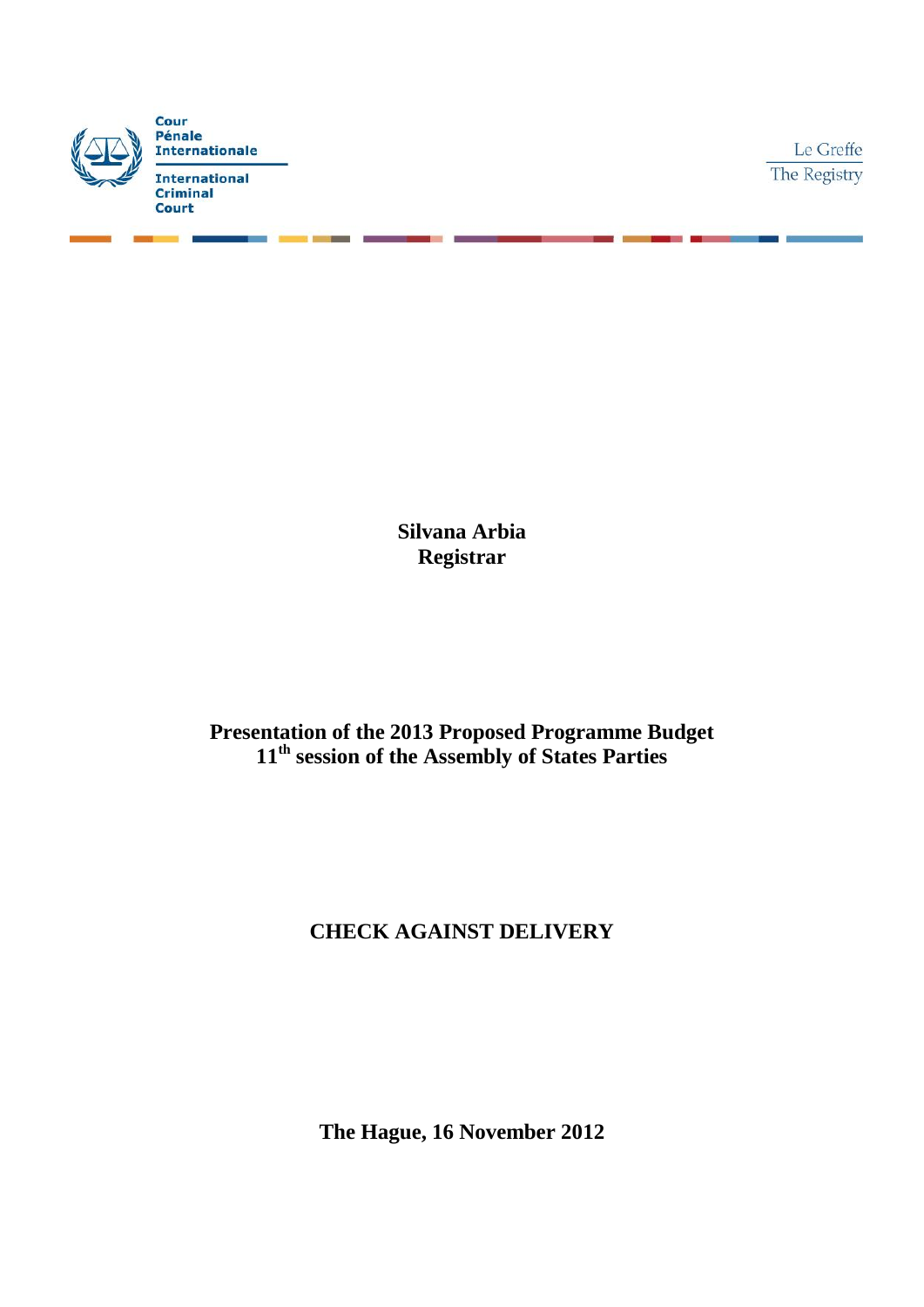Mr. President, Vice-Presidents, Your honours, Mme Prosecutor, Mme Ambassador President of the Assembly, Mr. Ambassador Vice-President of the Assembly, Excellencies, Ladies and Gentlemen, Dear colleagues and friends,

It is my great pleasure and privilege to address you once again, this time before your consideration of the Court's proposed programme budget for 2013.

Before I do so, let me first congratulate the newly elected members of the Board of Directors of the Trust Fund for Victims, as well as James Stewart, the recently elected Deputy Prosecutor of the ICC. I welcome you to the International Criminal Court and I look forward to working with you.

The significant financial constraints faced by the international community have made 2012 a challenging year for the Court. However, 2012 has also been a year of great achievement for the ICC. Among other successes, this year saw the Court's 10<sup>th</sup> anniversary, the first ever verdict and the unprecedented reparations order in the case against Mr Thomas Lubanga. I note with satisfaction that throughout this case no witness has been harmed or unprotected. In looking towards the future, the Registry will continue to ensure all necessary assistance to the Trust Fund for Victims in this novel reparations phase of international criminal justice.

As Registrar, I have always emphasized the importance of using the Court's resources efficiently. States entrust us with making optimal use of the resources that you grant us every year. The Court takes this mandate seriously and the Court has made it a priority to use its best endeavours to reduce expenses, to find efficiencies and to concentrate its efforts and resources on the most economical means of implementing its mandate. I will address some examples of these efficiencies throughout my presentation. However, in light of some of the interventions during the general debate, I want to make it very clear that the International Criminal Court is already an efficient international organization.

## Madam President,

For 2012, States Parties approved a budget below the level of resources deemed necessary by the Court, and departing from the technical advice provided by the Assembly's subsidiary expert body, the Committee on Budget and Finance. Despite this, the Court has overcome the difficulties and has had a year of many successes so far.

The Court has proven itself as an efficient organization able to cope with a budget below our needs, while not adversely affecting its judicial and prosecutorial activities. In 2012, the Court proved, once again, to be a skilful and successful international organization with sound financial management.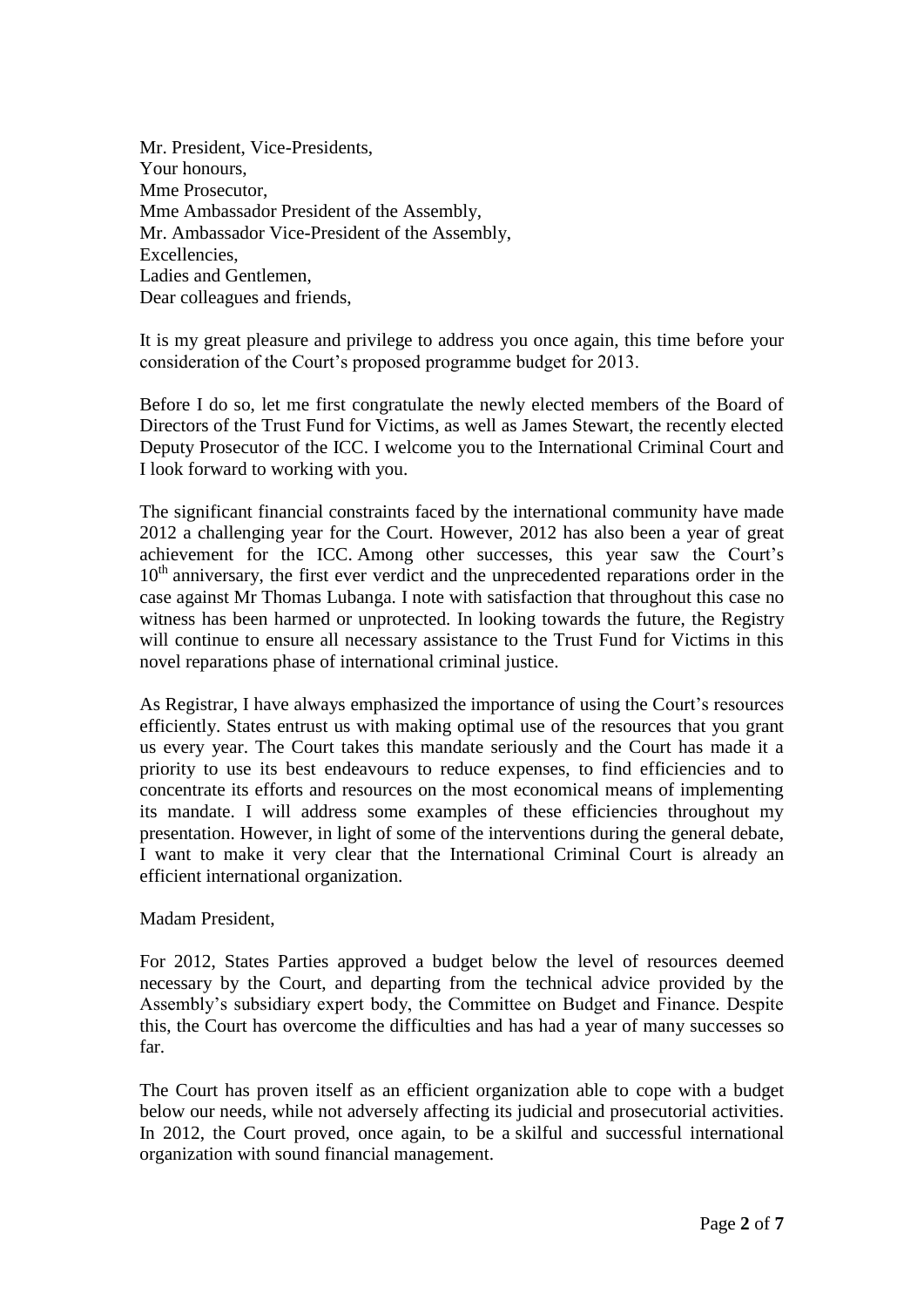An example of such efficiencies is the review of the legal aid policy undertaken by the Registry throughout this year as mandated by the Assembly. This review was based on technical criteria upholding fair trials standards and without prejudicing the balance between the parties and participants. This review has already delivered significant tangible savings to the Court's budget. We currently foresee a saving of over half a million Euros in 2012 as a result of the measures implemented last April. In the Supplementary Report submitted for the consideration of this Assembly for its adoption, the Registry identified a further potential saving of approximately 1.1 million Euros. I note that the Committee on Budget and Finance has commended the efforts of the Registry in this regard. I would like to thank H.E. Ambassador Leon Marc of Slovenia and Mr Irvin Høyland of Norway for their able facilitation of the legal aid review.

The Court continues to work towards ensuring a quality defence and representation of victims, which entails, *inter alia,* providing legal teams with the necessary resources to ensure a fair trial and meaningful participation of victims in the proceedings. The resources allocated in the proposed budget were determined with a view to ensuring that legal representatives and defence teams can work effectively in pursuit of their clients' needs.

I must continue to stress, however, that the most effective way to achieve substantial reductions in the costs of legal aid is by ensuring adequate cooperation from States in the tracing and recovery of the assets of suspects and accused individuals. In this regard, we welcome States' recent initiatives, including the debate this morning on Cooperation. These initiatives, guided by the facilitation of Her Excellency Ambassador Krutnes of Norway, seek to address the detrimental consequences of non-cooperation including its high costs, and how effective and prompt cooperation and support constitutes in and of itself an efficiency measure for the Court. We are continuously working towards efficiency and we welcome States as a partner in this endeavour.

Madam President,

Although the Court has been able to manage within the level of the approved budget, it was also able to limit the access to the Contingency Fund and reduce the amount of replenishment in 2013. Accordingly, with the forecasted implementation of the Contingency Fund for 2012 of approximately 2.2 million Euros, the Court foresees that it will access only 0.5 million Euros from the Fund.

I would like to emphasize that the Contingency Fund is an important tool that upholds the independence of the Court by enabling it to flexibly manage unforeseen or unquantifiable developments in its judicial or prosecutorial activities.

Despite these financial successes, some of the measures adopted by the Court to cope with the approved resources for 2012 cannot be termed as "efficiencies". Some measures have had a detrimental effect on the operations of the Court, threatening to lead to long-term inefficiencies and causing an under-implementation of the Court's planned activities if maintained.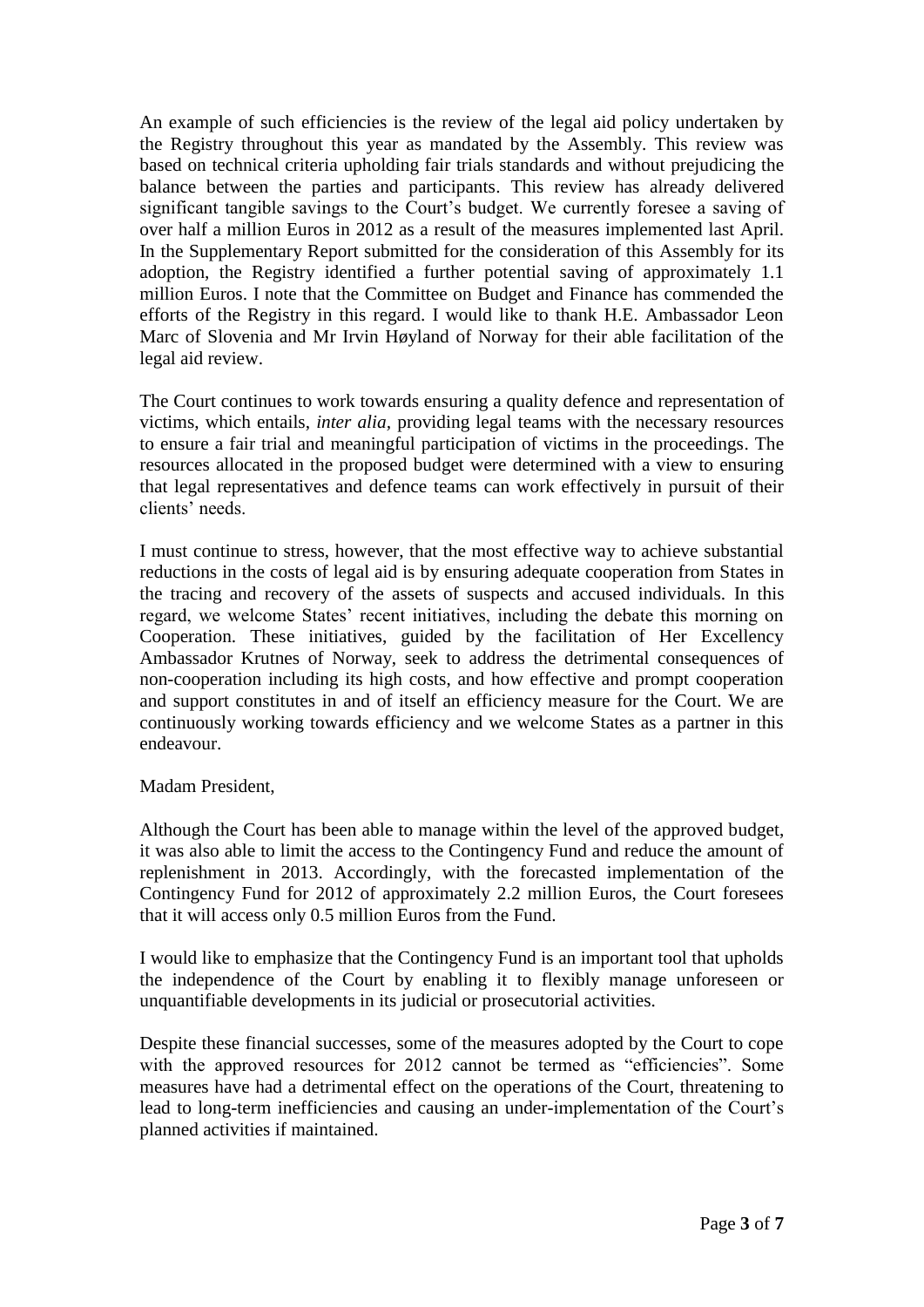As stated by President Song during his opening speech to this Assembly, "we have been responsible managers of the funds which the States Parties have provided. But this has come at a price. In the Judiciary, for example, we have learned that cutting legal support staffing beyond a certain point inevitably causes delay in judicial proceedings." Madam Prosecutor also noted that while her Office has managed an increased workload without additional resources, further cuts cannot be absorbed without consequences for the operations of the Office of the Prosecutor.

The Court has sacrificed missions and operations to cope with the shortfall in the 2012 budget, as we did not have sufficient resources to cover all of our staff costs; we closed an operational courtroom in order to use its equipment as spare-parts for the other courtroom; and we sacrificed a number of important planned investments, including in the area of risk management and crisis readiness.

The Court delayed and postponed recruitment and cancelled a number of contract renewals. If maintained, these staff shortages will likely cause delays in the trial proceedings, possibly resulting in the extension of judges and additional costs for other parts of the Court involved in trial proceedings, not least the legal aid budget. These measures also increase risking serious complications in areas such as support to courtroom activities, protection of witnesses and victims, support to Counsel, field operations, and victims' participation, among others.

Madam President, let me now address the proposed programme budget for 2013.

The budget proposal is the product of lengthy discussions among all organs of the Court, and also the result of valuable exchanges throughout the year with The Hague Working Group, the Study Group on Governance cluster II, and the Committee on Budget and Finance. Discussions have also taken place with other partners including civil society organisations.

In light of last year's budget discussions, the Court has improved the quality and quantity of the information available to the Committee and the Assembly. We have produced a more extensive list of formal budgetary assumptions; described in the budget narrative the developments that could reasonably be expected in the Court's casework; and we have discussed extensively the Court's budget process with the Hague Working Group. While we are committed to providing further information and greater transparency, as noted by some delegations during yesterday's debate, a number of these exercises are time consuming and costly, and may not prove useful.

As per past agreed practice, the Court applied a rigorous budgeting approach and included in the proposed budget provisions only for those activities with a high degree of certainty. The Court closely monitors the budget assumptions in order to ensure that the budget proposal includes adequate resources for all foreseeable activities that can be accurately quantified. These assumptions help the Court to quickly and accurately provide a costing for such scenarios as soon as they materialize. So, when the Chamber on 9 July set trial dates for both *Kenya* trials, the Court was able to submit a budget only four weeks later including a complete costing of these activities. This could not have been achieved without the invaluable inter-organ synergies and cooperation.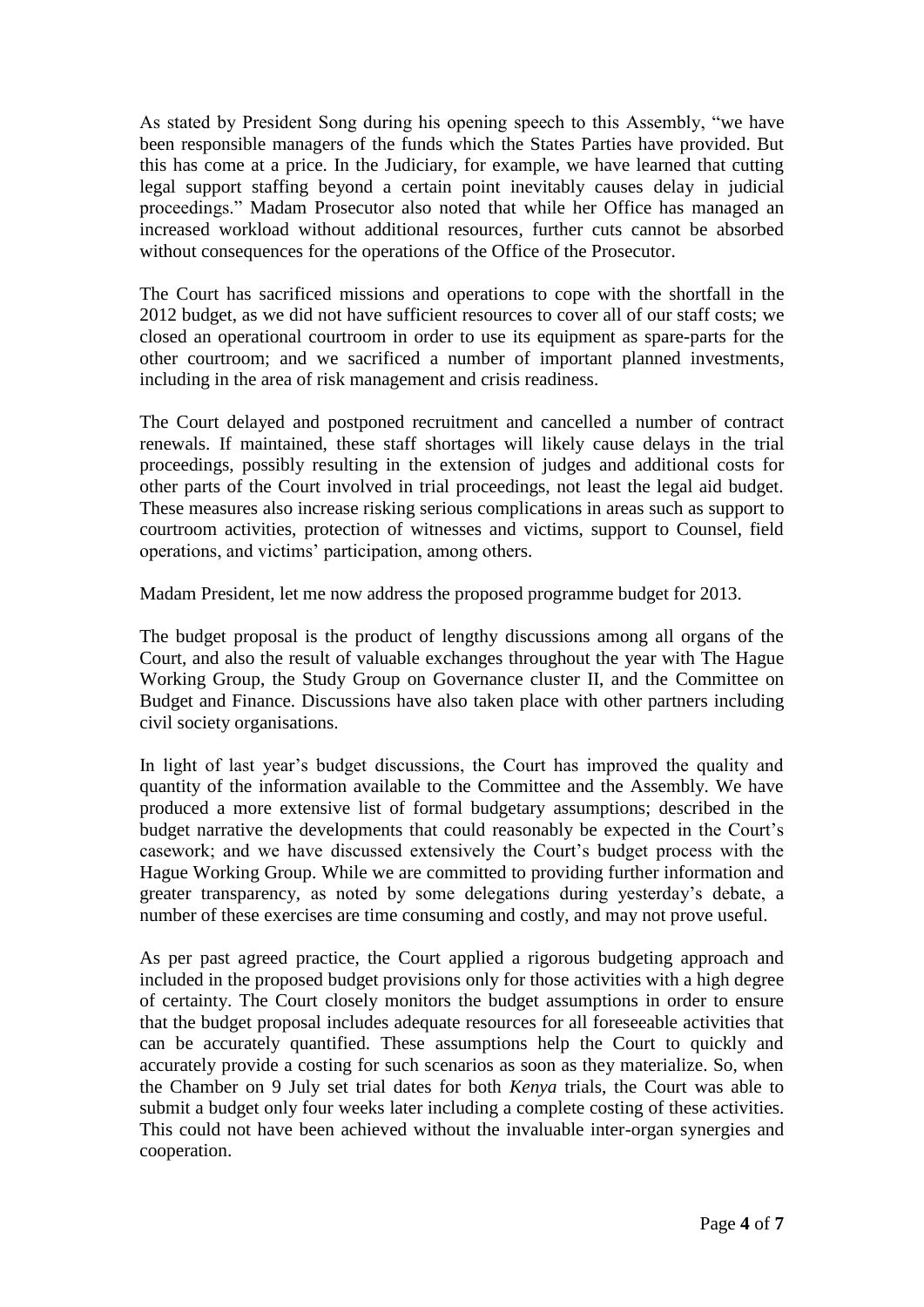The Court is sensitive to the economic situation in many States Parties and has, therefore, presented a very conservative and lean budget proposal for 2013. The Court's budget reflects its mandate as determined by the States, and this proposed budget for 2013 is what is required to have a fully effective International Criminal Court. While efficiencies have been found in order to support a reduced budget, it needs to be borne in mind that excessive reductions can themselves create inefficiencies and impair performance. The Court has made enormous efforts to limit the request for resources in the proposed 2013 budget and to ensure that they are linked solely and directly to an increase in its judicial activity.

The 2013 proposed programme budget is for a total of 112.4 million Euros when excluding the 6 million Euros for the rent, which States must pay for the first time. In addition, when considering the savings achieved by the Registry through the abovementioned review of the legal aid policy, the total figure is reduced to approximately 111.3 million Euros. This represents a mere 2.3 percent increase over the approved budget for 2012 despite the significant increase in activities, notably, the start of two trial hearings in the Kenya situation.

I would like to acknowledge H.E. Ambassador Emsgård of Sweden and Mr. Cary Scott-Kemmis of Australia for their invaluable contributions as facilitators for the Budget within The Hague Working Group and the Budget Process in the Study Group respectively.

Madam President, allow me now to make an important clarification.

While it is clear that the Court should continue to be as efficient, lean and effective as possible, a policy of "zero-growth", as supported by some interventions during the General Debate, cannot be applied to the reality of the Court as an institution. Zerogrowth has a strong negative connotation, which affects the morale of staff, detrimentally alters the working environment not just at the Court and in its discussions with States, but also in relation to situation countries.

The level of the budget must correspond to the level of the Court's activities; increasing when required by a higher workload and decreasing if activities go down. Nevertheless, "zero-growth" communicates to persons being investigated and to those involved in conflicts, that the Court is not to be feared, that its hands are tied, its threats empty, and that it cannot take on more cases despite its mandate of ending impunity. As I said at the opening, the Court must be able to grow; to grow its expertise, its productivity, its impact and its influence.

As you cannot have an apple without a tree, the judicial work of the Court is premised and reliant on all of the activities and operations performed by the Court's organs. All responsibilities carried out by the Court are either mandated in the Rome Statute and other core legal texts, mandated by express resolutions of the Assembly, or are mandated by provisions contained in bilateral voluntary agreements and other agreements. As such, every activity carried out by the ICC is part of its core mandate.

Madam President,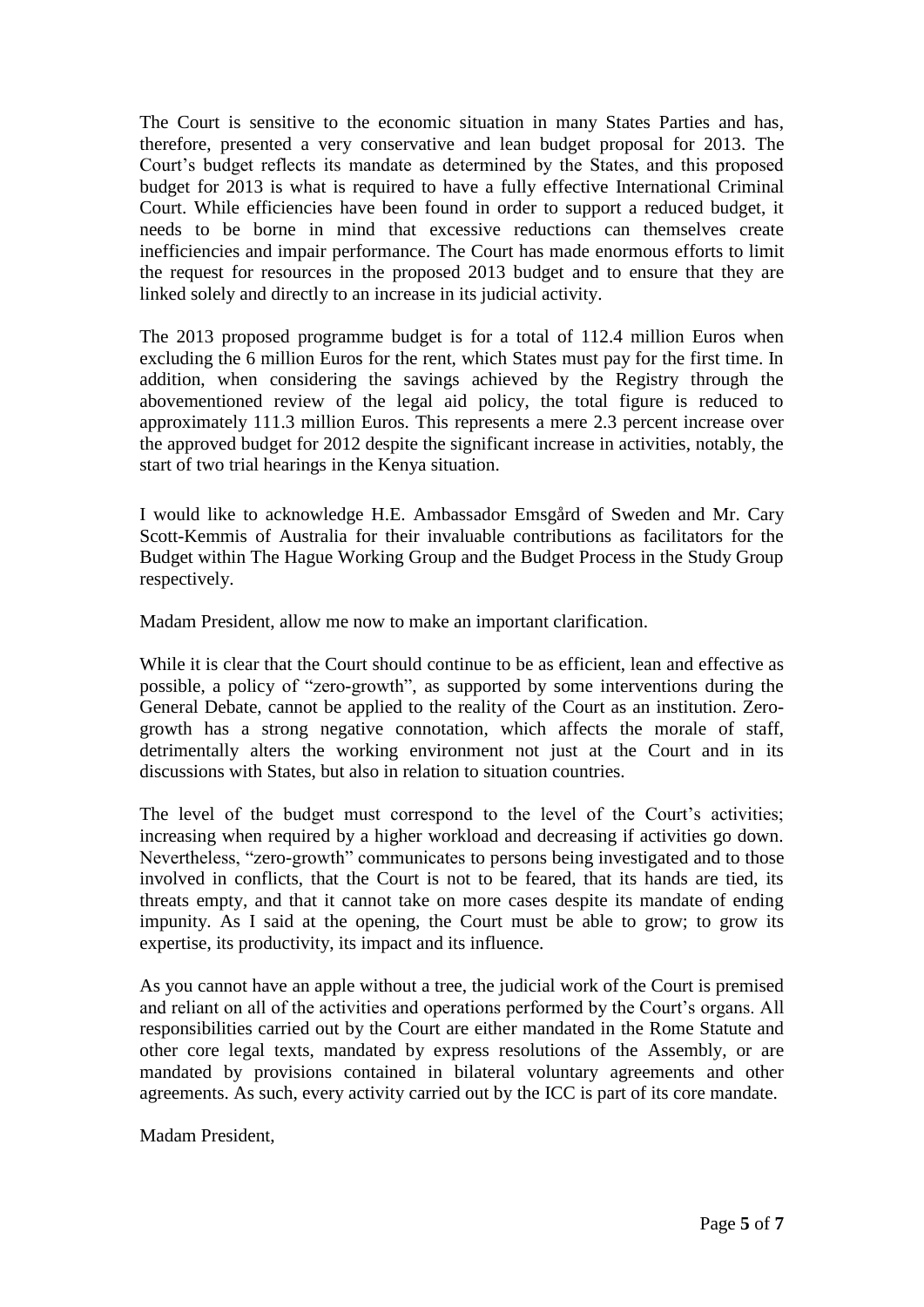In 2013, States will have to pay the rent for the Court's interim premises for the first time, which amounts to 6 million Euros. The Court welcomes the notification from the Netherlands that it will reimburse 50 per cent of these costs until the Court relocates to the permanent premises in 2016. This gesture of support for the Court is a positive step in the direction of concluding an appropriate arrangement for these rental costs. Likewise, we commend the sincere gesture of support by Mexico for their contribution to the cost of the rent in 2013. We greatly appreciate the contributions of the Netherlands and Mexico; these initiatives demonstrate confidence in the work of the Court.

## Madam President,

In the next year, the Court will undertake a thorough and independent review of its organizational structure in order to create a more efficient institution. The Committee on Budget and Finance agreed with the importance of the review to improve the Court's financial performance and to ensure that the entire organisation is aligned to deliver the Court's mandate. It is important to note that while budgetary savings may be achieved as a result of this undertaking, the review is not an immediate cost-cutting exercise: investments might first be required to implement proposed efficiencies.

Madam President, let me now turn to the work of the Committee on Budget and Finance.

I would like to express my deep appreciation for the very important and positive work of the Committee. I would like to thank in particular its Chair, Mr Giles Finkelstein and all of its members for their hard work and dedication both to the Court and to the task at hand. The report of the Committee at its  $19<sup>th</sup>$  session was a culmination of a thorough and detailed technical review of the budget proposal with the Court. I would like to highlight the role of the Committee's Chair in forging a constructive relationship with Court, permitting continuous dialogue, support and promoting understanding through his guidance during the year.

The Committee noted improvements in the 2013 proposed budget and commended the Court for a number of cost saving initiatives. The Committee favourably received several reports submitted by the Court and endorsed the view that the Court should not be micro-managed in its operations. The Committee's approach has been conducive to the continued strengthening of trust between the Court and the Assembly, in particular by promoting better understanding of important technical issues. The Committee's guidance and expertise are essential to the continued development of the Court's legitimacy and trustworthiness.

The Committee found the Court's proposed budget to be, on the whole, reasonable and justified, and recommended reductions amounting to approximately 3 million Euros. The Committee Chair noted, and reported to The Hague Working Group, that these cuts go 'to the bone' and challenge the Court to the very limits of its operational capacity.

Madam President,